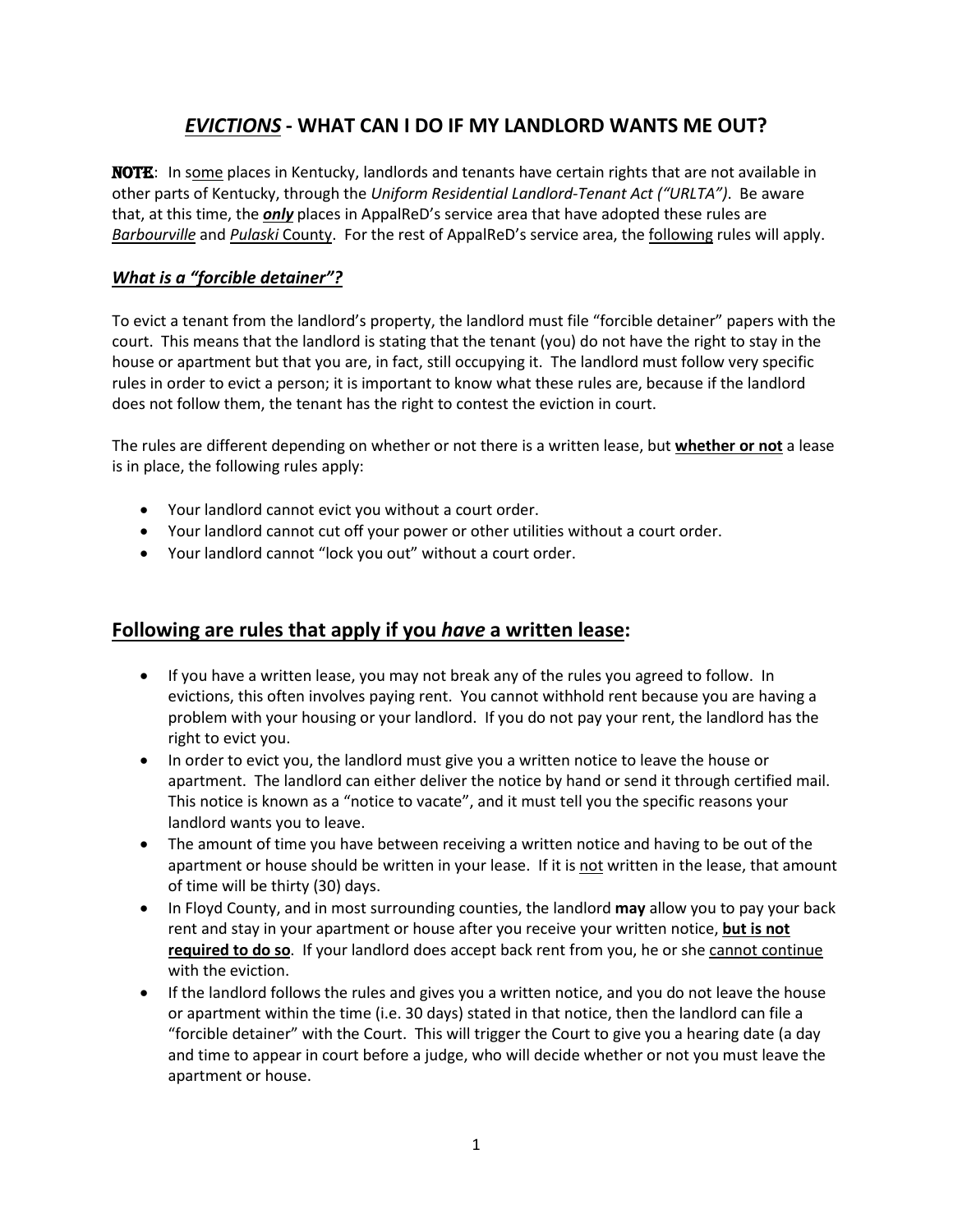- You will receive the notice of an upcoming court date at least three (3) days before you must be in court. This notice is called a "Summons and Complaint", and it must state the date of the original written notice to vacate (leave), as well as the reasons for the eviction.
- If you do not want to be evicted, you must attend the court hearing. The judge will ask you if you broke the lease; if he or she finds that you did so, she or he will find that you do not have a right to stay in the apartment or house.
- If you do not go to the hearing (and you must appear on time, or the judge may decide the case before you arrive), you will automatically lose your case. If you appear but your landlord does not appear, the judge will dismiss your case and the landlord may not evict you at that time (although he or she may start the process over, and give you another written notice).
- At court, there are two ways you can fight the eviction.
	- A. You can try to prove you did *not* break the lease . For example, if you are being accused of not paying your rent (and if you did, in fact, pay it), bring checks and receipts showing these payments. (*The judge will not, and cannot, consider hardship arguments in such a case – for instance that you could not afford to pay the rent.*) If other issues are involved, you can bring letters to and from the landlord regarding the problem, your written lease, and any other information that supports your case.
	- B. You can try to prove that your landlord did not give you "sufficient (enough) notice" of having to leave your house or apartment. For instance, keep all of the paperwork you receive regarding your landlord's attempts to get you to leave. *Remember, your lease might tell how much warning the landlord must give you before you have to leave*. If there is nothing in the lease about this, then you have thirty (30) days. If your landlord does not give you enough time, then you have a case against him or her. (However, this will not prevent the landlord from starting the process over again with the proper procedures.)
- **Appeals** : If the judge decides against you and you believe this is incorrect, you can appeal the decision if you do so within seven (7) days after the court order of eviction. In order to file this appeal, you must:
	- A. Have a good reason for the appeal (for instance, you do not believe the judge properly considered evidence that should have been considered).
	- B. Fill out and file appeal papers with the Court Clerk. You may need to pay a fee.
	- C. Post an "appeal bond". This is a deposit that you leave with the Court. The amount of this bond will be all of the back rent that the landlord claims you owe, plus any future rent that will be due during the appeal process.
	- D. If you **win** your appeal, and the court says that you do not owe back rent, the court will give you back the appeal bond money for the back rent. They will not return the money for rent owed during the appeal process. If you win the case (either initially or at appeal) the landlord will not be able to evict you at that time (although, again, he or she may try again at some future date.)
	- E. If you **lose** your case (either initially or at appeal), you must leave your house or apartment within seven (7) days of the order. If you do not move out, your landlord can have the sheriff go with him or her to force you to leave. **Your landlord cannot make you leave unless the sheriff is present.**